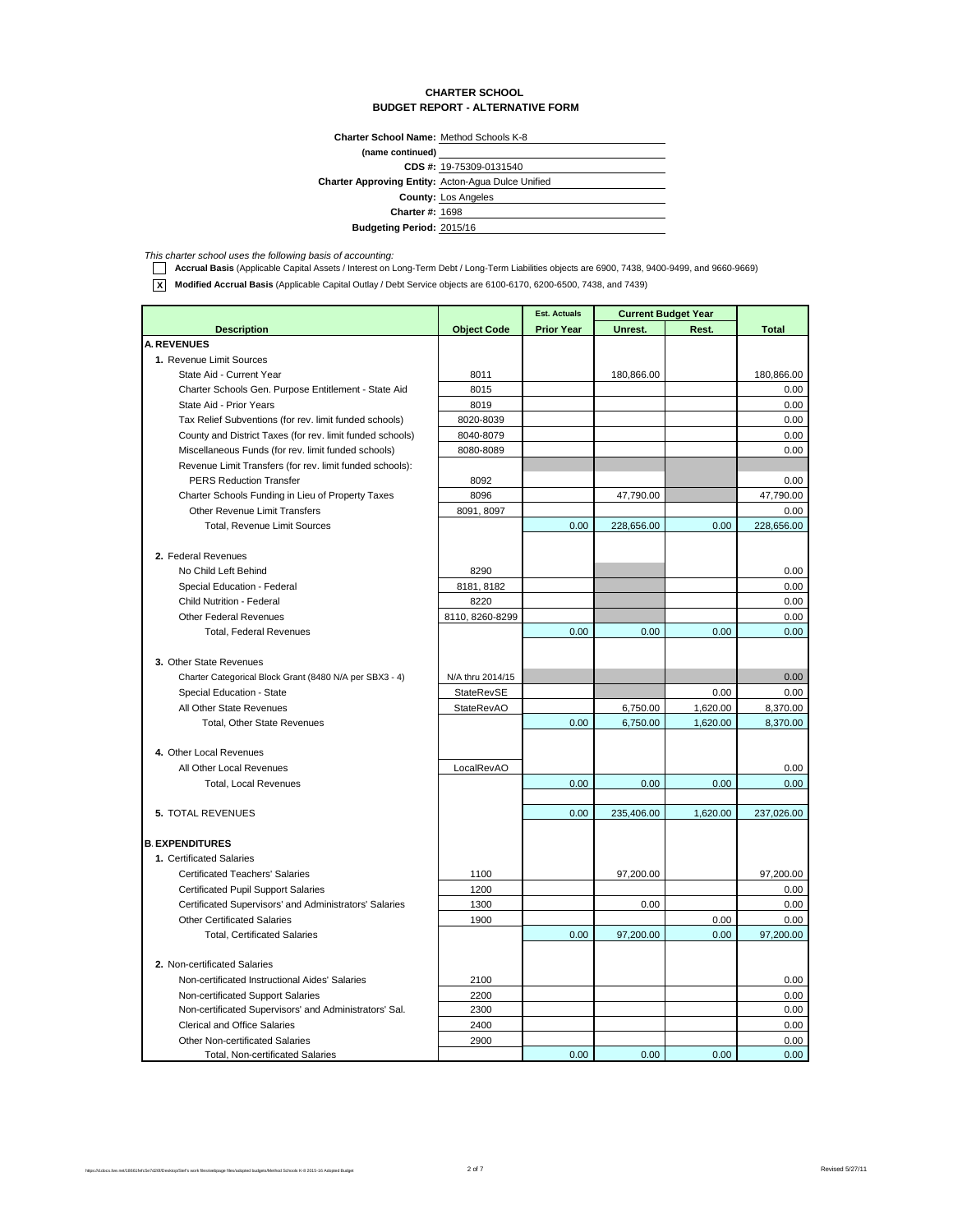### **CHARTER SCHOOL BUDGET REPORT - ALTERNATIVE FORM**

**Charter School Name:** Method Schools K-8

**(name continued)**

|                                                                           |                    | <b>Est. Actuals</b> | <b>Current Budget Year</b> |          |              |
|---------------------------------------------------------------------------|--------------------|---------------------|----------------------------|----------|--------------|
| <b>Description</b>                                                        | <b>Object Code</b> | <b>Prior Year</b>   | Unrest.                    | Rest.    | <b>Total</b> |
| 3. Employee Benefits                                                      |                    |                     |                            |          |              |
| <b>STRS</b>                                                               | 3101-3102          |                     | 0.00                       |          | 0.00         |
| <b>PERS</b>                                                               | 3201-3202          |                     |                            |          | 0.00         |
| OASDI / Medicare / Alternative                                            | 3301-3302          |                     | 1,409.00                   |          | 1,409.00     |
| <b>Health and Welfare Benefits</b>                                        | 3401-3402          |                     | 12,960.00                  |          | 12,960.00    |
| Unemployment Insurance                                                    | 3501-3502          |                     | 1,458.00                   |          | 1,458.00     |
| <b>Workers' Compensation Insurance</b>                                    | 3601-3602          |                     | 2,430.00                   |          | 2,430.00     |
| OPEB, Allocated                                                           | 3701-3702          |                     |                            |          | 0.00         |
| OPEB, Active Employees                                                    | 3751-3752          |                     |                            |          | 0.00         |
| PERS Reduction (for revenue limit funded schools)                         | 3801-3802          |                     |                            |          | 0.00         |
| Other Employee Benefits                                                   | 3901-3902          |                     |                            |          | 0.00         |
| <b>Total, Employee Benefits</b>                                           |                    | 0.00                | 18,257.00                  | 0.00     | 18,257.00    |
|                                                                           |                    |                     |                            |          |              |
| 4. Books and Supplies                                                     |                    |                     |                            |          |              |
| Approved Textbooks and Core Curricula Materials                           | 4100               |                     | 10,000.00                  |          | 10,000.00    |
| Books and Other Reference Materials                                       | 4200               |                     | 0.00                       |          | 0.00         |
| <b>Materials and Supplies</b>                                             | 4300               |                     | 2,000.00                   |          | 2,000.00     |
| Noncapitalized Equipment                                                  | 4400               |                     | 7,500.00                   |          | 7,500.00     |
| Food                                                                      | 4700               |                     |                            |          | 0.00         |
| Total, Books and Supplies                                                 |                    | 0.00                | 19,500.00                  | 0.00     | 19,500.00    |
|                                                                           |                    |                     |                            |          |              |
| 5. Services and Other Operating Expenditures                              |                    |                     |                            |          |              |
| Subagreements for Services                                                | 5100               |                     |                            |          | 0.00         |
| <b>Travel and Conferences</b>                                             | 5200               |                     | 1,750.00                   |          | 1,750.00     |
| Dues and Memberships                                                      | 5300               |                     | 500.00                     |          | 500.00       |
| Insurance                                                                 | 5400               |                     | 1,800.00                   |          | 1,800.00     |
| Operations and Housekeeping Services                                      | 5500               |                     | 2,500.00                   |          | 2,500.00     |
| Rentals, Leases, Repairs, and Noncap. Improvements                        | 5600               |                     | 22,000.00                  |          | 22,000.00    |
| Professional/Consulting Services & Operating Expend.                      | 5800               |                     | 47,151.00                  | 1,620.00 | 48,771.00    |
| Communications                                                            | 5900               |                     | 2,000.00                   |          | 2,000.00     |
| Total, Services and Other Operating Expenditures                          |                    | 0.00                | 77,701.00                  | 1,620.00 | 79,321.00    |
|                                                                           |                    |                     |                            |          |              |
| 6. Capital Outlay (Objects 6100-6170, 6200-6500 - modified accrual basis) |                    |                     |                            |          |              |
| Sites and Improvements of Sites                                           | 6100-6170          |                     |                            |          | 0.00         |
| Buildings and Improvements of Buildings                                   | 6200               |                     |                            |          | 0.00         |
| Books and Media for New School Libraries or Major                         |                    |                     |                            |          |              |
| <b>Expansion of School Libraries</b>                                      | 6300               |                     |                            |          | 0.00         |
| Equipment                                                                 | 6400               |                     |                            |          | 0.00         |
| <b>Equipment Replacement</b>                                              | 6500               |                     |                            |          | 0.00         |
| Depreciation Expense (for full accrual basis only)                        | 6900               |                     |                            |          | 0.00         |
| <b>Total, Capital Outlay</b>                                              |                    | 0.00                | 0.00                       | 0.00     | 0.00         |
|                                                                           |                    |                     |                            |          |              |
| 7. Other Outgo                                                            |                    |                     |                            |          |              |
| Tuition to Other Schools                                                  | 7110-7143          |                     |                            |          | 0.00         |
| Transfers of Pass-through Revenues to Other LEAs                          | 7211-7213          |                     |                            |          | 0.00         |
| Transfers of Apportionments to Other LEAs - Spec. Ed.                     | 7221-7223SE        |                     |                            |          | 0.00         |
| Transfers of Apportionments to Other LEAs - All Other                     | 7221-7223AO        |                     |                            |          | 0.00         |
| All Other Transfers                                                       | 7281-7299          |                     |                            |          | 0.00         |
| Debt Service:                                                             |                    |                     |                            |          |              |
| Interest                                                                  | 7438               |                     |                            |          | 0.00         |
| Principal                                                                 | 7439               |                     |                            |          | 0.00         |
| Total, Other Outgo                                                        |                    | 0.00                | 0.00                       | 0.00     | 0.00         |
|                                                                           |                    |                     |                            |          |              |
| 8. TOTAL EXPENDITURES                                                     |                    | 0.00                | 212,658.00                 | 1,620.00 | 214,278.00   |
|                                                                           |                    |                     |                            |          |              |
| C. EXCESS (DEFICIENCY) OF REVENUES OVER EXPEND.                           |                    |                     |                            |          |              |
| BEFORE OTHER FINANCING SOURCES AND USES (A5-B8)                           |                    | 0.00                | 22,748.00                  | 0.00     | 22,748.00    |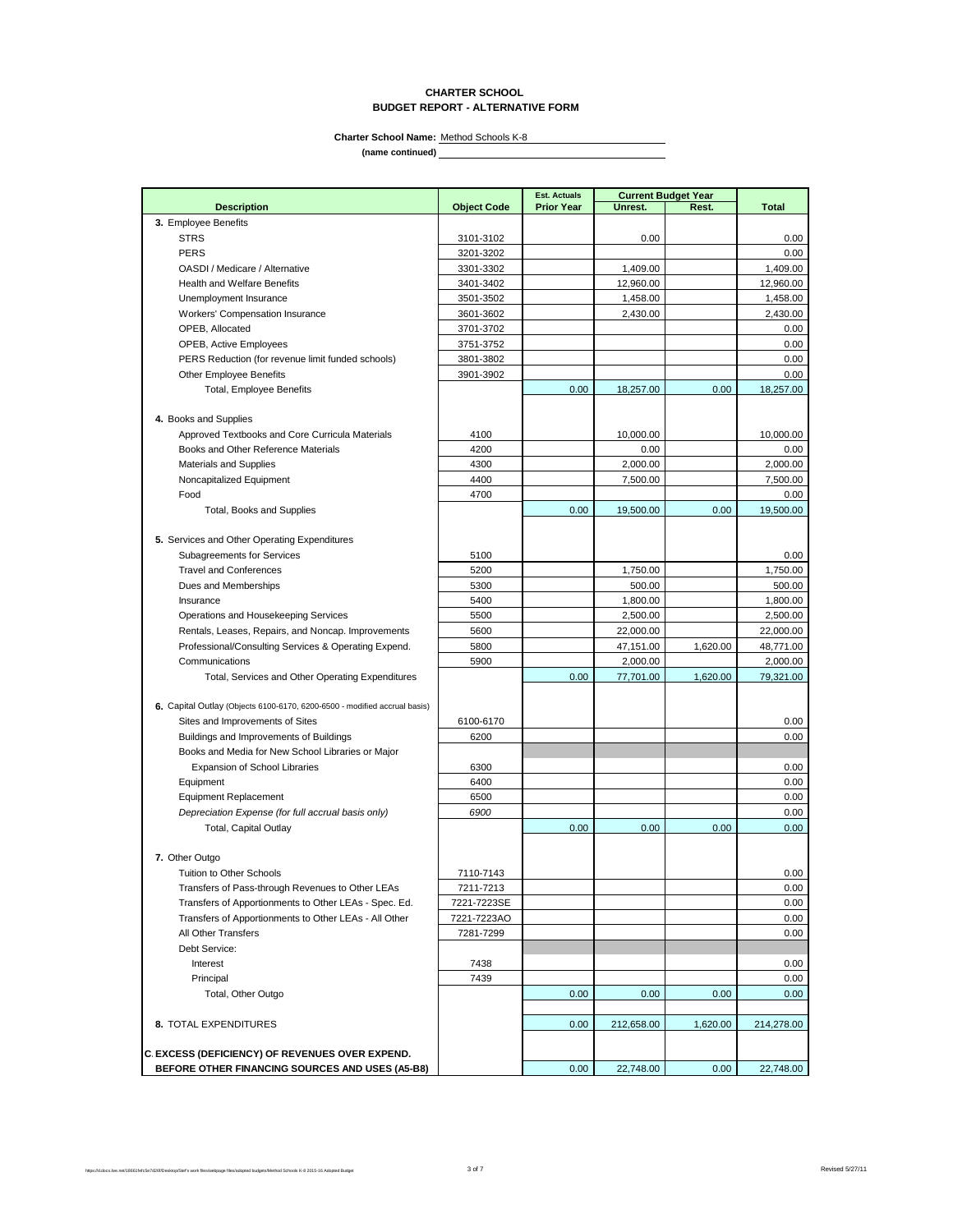### **CHARTER SCHOOL BUDGET REPORT - ALTERNATIVE FORM**

**(name continued) Charter School Name:** Method Schools K-8

|                                                                             |                    | <b>Est. Actuals</b> | <b>Current Budget Year</b> |       |              |
|-----------------------------------------------------------------------------|--------------------|---------------------|----------------------------|-------|--------------|
| <b>Description</b>                                                          | <b>Object Code</b> | <b>Prior Year</b>   | Unrest.                    | Rest. | <b>Total</b> |
| <b>D. OTHER FINANCING SOURCES / USES</b>                                    |                    |                     |                            |       |              |
| 1. Other Sources                                                            | 8930-8979          |                     |                            |       | 0.00         |
| 2. Less: Other Uses                                                         | 7630-7699          |                     |                            |       | 0.00         |
| 3. Contributions Between Unrestricted and Restricted Accounts               |                    |                     |                            |       |              |
| (must net to zero)                                                          | 8980-8999          |                     |                            |       | 0.00         |
|                                                                             |                    |                     |                            |       |              |
| 4. TOTAL OTHER FINANCING SOURCES / USES                                     |                    | 0.00                | 0.00                       | 0.00  | 0.00         |
|                                                                             |                    |                     |                            |       |              |
| E. NET INCREASE (DECREASE) IN FUND BALANCE (C + D4)                         |                    | 0.00                | 22,748.00                  | 0.00  | 22,748.00    |
|                                                                             |                    |                     |                            |       |              |
| F. FUND BALANCE, RESERVES                                                   |                    |                     |                            |       |              |
| 1. Beginning Fund Balance                                                   |                    |                     |                            |       |              |
| a. As of July 1                                                             | 9791               |                     | 0.00                       | 0.00  | 0.00         |
| b. Adjustments to Beginning Balance                                         | 9793, 9795         | 0.00                |                            |       | 0.00         |
| c. Adjusted Beginning Balance                                               |                    | 0.00                | 0.00                       | 0.00  | 0.00         |
| 2. Ending Fund Balance, June 30 ( $E + F.1.c.$ )                            |                    | 0.00                | 22,748.00                  | 0.00  | 22,748.00    |
|                                                                             |                    |                     |                            |       |              |
| Components of Ending Fund Balance (Optional):                               |                    |                     |                            |       |              |
| a. Reserve For:                                                             |                    |                     |                            |       |              |
| Revolving Cash (equals object 9130)                                         | 9711               |                     |                            |       |              |
| Stores (equals object 9320)                                                 | 9712               |                     |                            |       |              |
| Prepaid Expenditures (equals object 9330)                                   | 9713               |                     |                            |       |              |
| All Others                                                                  | 9719               |                     |                            |       |              |
| <b>General Reserve</b>                                                      | 9730               |                     |                            |       |              |
| <b>Legally Restricted Balance</b>                                           | 9740               |                     |                            |       |              |
| b. Designated Amounts:                                                      |                    |                     |                            |       |              |
| Designated for Economic Uncertainties                                       | 9770               |                     |                            |       |              |
| Designated for Unrealized Gains of Investments &<br>Cash in County Treasury | 9775               |                     |                            |       |              |
| Other Designations                                                          | 9780               |                     |                            |       |              |
| c. Undesignated / Unappropriated Amount                                     | 9790               | 0.00                |                            |       |              |
|                                                                             |                    |                     |                            |       |              |
| Components of Ending Fund Balance (Budget):                                 |                    |                     |                            |       |              |
| a. Nonspendable                                                             |                    |                     |                            |       |              |
| Revolving Cash (equals object 9130)                                         | 9711               |                     |                            |       | 0.00         |
| Stores (equals object 9320)                                                 | 9712               |                     |                            |       | 0.00         |
| Prepaid Expenditures (equals object 9330)                                   | 9713               |                     |                            |       | 0.00         |
| All Others                                                                  | 9719               |                     |                            |       | 0.00         |
| b. Restricted                                                               | 9740               |                     |                            |       | 0.00         |
| c. Committed                                                                |                    |                     |                            |       |              |
| <b>Stabilization Arrangements</b>                                           | 9750               |                     |                            |       | 0.00         |
| <b>Other Commitments</b>                                                    | 9760               |                     |                            |       | 0.00         |
| d. Assigned                                                                 |                    |                     |                            |       |              |
| Other Assignments                                                           | 9780               |                     |                            |       | 0.00         |
| e. Unassigned/Unappropriated                                                |                    |                     |                            |       |              |
| Reserve for Economic Uncertainties                                          | 9789               |                     | 6,428.34                   |       | 6,428.34     |
| Unassigned / Unappropriated Amount                                          | 9790               |                     | 16.319.66                  | 0.00  | 16.319.66    |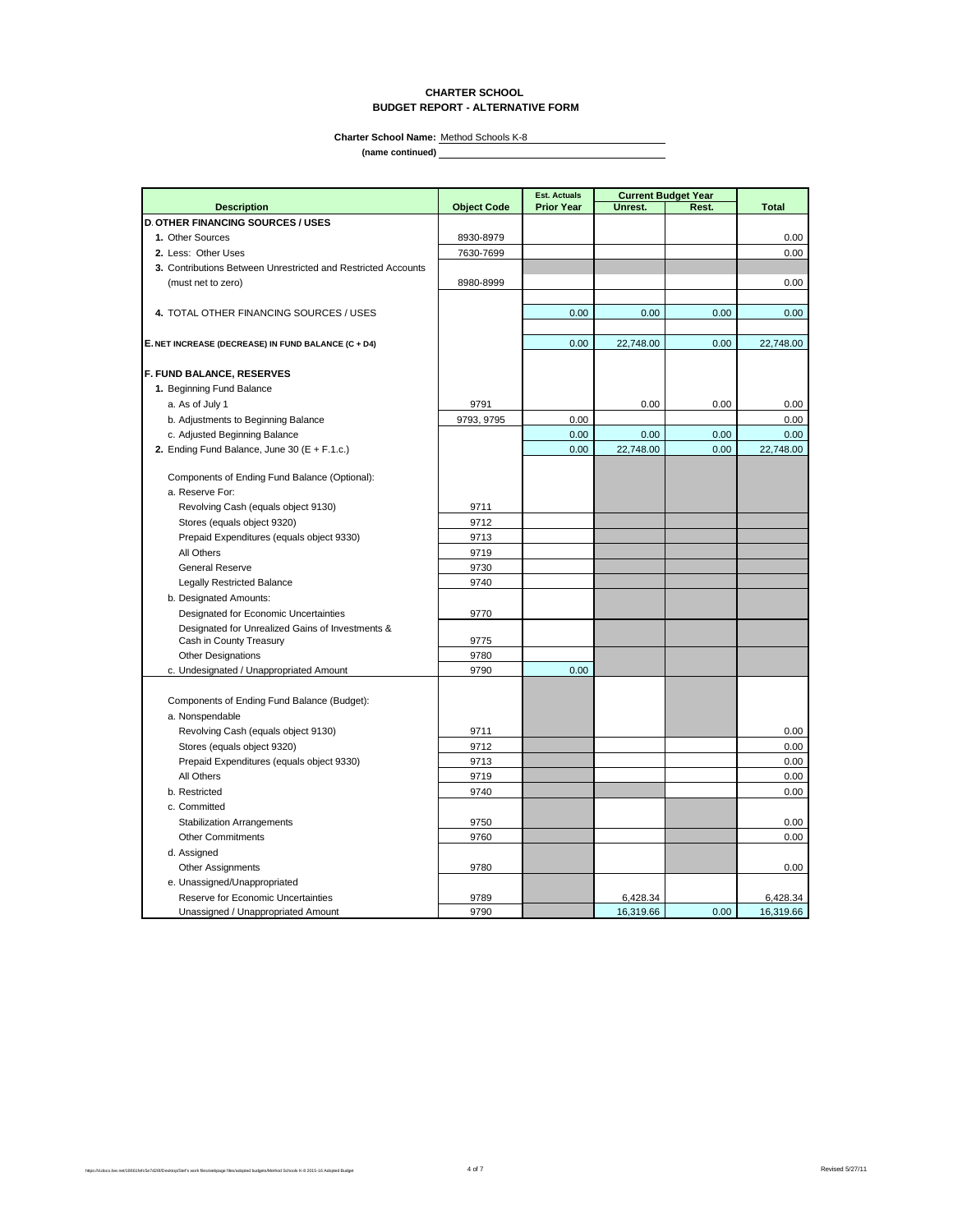## **CHARTER SCHOOL MULTI-YEAR PROJECTION - ALTERNATIVE FORM**

| <b>Charter School Name: Method Schools K-8</b>            |                            |
|-----------------------------------------------------------|----------------------------|
| (name continued)                                          |                            |
|                                                           | CDS #: 19-75309-0131540    |
| <b>Charter Approving Entity:</b> Acton-Agua Dulce Unified |                            |
|                                                           | <b>County: Los Angeles</b> |
| <b>Charter #: 1698</b>                                    |                            |
| <b>Fiscal Year: 2015/16</b>                               |                            |

*This charter school uses the following basis of accounting:*

**x** Accrual Basis (Applicable Capital Assets / Interest on Long-Term Debt / Long-Term Liabilities objects are 6900, 7438, 9400-9499, and 9660-9669)

**Modified Accrual Basis** (Applicable Capital Outlay / Debt Service objects are 6100-6170, 6200-6500, 7438, and 7439)

|                                                                                   |                    |                     | FY 2015/16        |              | <b>Totals for</b> | <b>Totals for</b> |
|-----------------------------------------------------------------------------------|--------------------|---------------------|-------------------|--------------|-------------------|-------------------|
| <b>Description</b>                                                                | <b>Object Code</b> | <b>Unrestricted</b> | <b>Restricted</b> | <b>Total</b> | 2016/17           | 2017/18           |
| <b>A. REVENUES</b>                                                                |                    |                     |                   |              |                   |                   |
| 1. Revenue Limit Sources                                                          |                    |                     |                   |              |                   |                   |
| State Aid - Current Year                                                          | 8011<br>8015       | 180,866.00          | 0.00<br>0.00      | 180,866.00   | 284,925.00        | 376,332.00        |
| Charter Schools Gen. Purpose Entitlement - State Aid                              |                    | 0.00                |                   | 0.00         | 0.00              | 0.00              |
| State Aid - Prior Years<br>Tax Relief Subventions (for rev. limit funded schools) | 8019<br>8020-8039  | 0.00<br>0.00        | 0.00<br>0.00      | 0.00<br>0.00 | 0.00<br>0.00      | 0.00<br>0.00      |
| County and District Taxes (for rev. limit funded schools)                         | 8040-8079          | 0.00                | 0.00              | 0.00         | 0.00              | 0.00              |
| Miscellaneous Funds (for rev. limit funded schools)                               | 8080-8089          | 0.00                | 0.00              | 0.00         | 0.00              | 0.00              |
| Revenue Limit Transfers (for rev. limit funded schools):                          |                    |                     |                   |              |                   |                   |
| <b>PERS Reduction Transfer</b>                                                    | 8092               | 0.00                | 0.00              | 0.00         | 0.00              | 0.00              |
| Charter Schools Funding in Lieu of Property Taxes                                 | 8096               | 47,790.00           | 0.00              | 47,790.00    | 52,569.00         | 57,826.00         |
| <b>Other Revenue Limit Transfers</b>                                              | 8091, 8097         | 0.00                | 0.00              | 0.00         | 0.00              | 0.00              |
| <b>Total, Revenue Limit Sources</b>                                               |                    | 228,656.00          | 0.00              | 228,656.00   | 337,494.00        | 434,158.00        |
|                                                                                   |                    |                     |                   |              |                   |                   |
| 2. Federal Revenues                                                               |                    |                     |                   |              |                   |                   |
| No Child Left Behind                                                              | 8290               | 0.00                | 0.00              | 0.00         | 0.00              | 0.00              |
| Special Education - Federal                                                       | 8181.8182          | 0.00                | 0.00              | 0.00         | 0.00              | 0.00              |
| <b>Child Nutrition - Federal</b>                                                  | 8220               | 0.00                | 0.00              | 0.00         | 0.00              | 0.00              |
| <b>Other Federal Revenues</b>                                                     | 8110.8260-8299     | 0.00                | 0.00              | 0.00         | 0.00              | 0.00              |
| <b>Total. Federal Revenues</b>                                                    |                    | 0.00                | 0.00              | 0.00         | 0.00              | 0.00              |
|                                                                                   |                    |                     |                   |              |                   |                   |
| 3. Other State Revenues                                                           |                    |                     |                   |              |                   |                   |
| Charter Categorical Block Grant (8480 N/A thru 2014/15 - SBX3-4)                  | N/A thru 2014/15   | 0.00                | 0.00              | 0.00         | 0.00              | 0.00              |
| Special Education - State                                                         | <b>StateRevSE</b>  | 0.00                | 0.00              | 0.00         | 29,700.00         | 32,670.00         |
| All Other State Revenues                                                          | <b>StateRevAO</b>  | 6,750.00            | 1,620.00          | 8,370.00     | 9.207.00          | 10.128.00         |
| <b>Total, Other State Revenues</b>                                                |                    | 6,750.00            | 1,620.00          | 8,370.00     | 38,907.00         | 42,798.00         |
|                                                                                   |                    |                     |                   |              |                   |                   |
| 4. Other Local Revenues                                                           |                    |                     |                   |              |                   |                   |
| All Other Local Revenues                                                          | LocalRevAO         | 0.00                | 0.00              | 0.00         |                   |                   |
| <b>Total, Local Revenues</b>                                                      |                    | 0.00                | 0.00              | 0.00         | 0.00              | 0.00              |
|                                                                                   |                    |                     |                   |              |                   |                   |
| <b>5. TOTAL REVENUES</b>                                                          |                    | 235,406.00          | 1,620.00          | 237,026.00   | 376,401.00        | 476,956.00        |
| <b>B. EXPENDITURES</b>                                                            |                    |                     |                   |              |                   |                   |
| 1. Certificated Salaries                                                          |                    |                     |                   |              |                   |                   |
| <b>Certificated Teachers' Salaries</b>                                            | 1100               | 97,200.00           | 0.00              | 97,200.00    | 109,593.00        | 123,566.11        |
| <b>Certificated Pupil Support Salaries</b>                                        | 1200               | 0.00                | 0.00              | 0.00         | 0.00              | 0.00              |
| Certificated Supervisors' and Administrators' Salaries                            | 1300               | 0.00                | 0.00              | 0.00         | 0.00              | 0.00              |
| <b>Other Certificated Salaries</b>                                                | 1900               | 0.00                | 0.00              | 0.00         | 0.00              | 0.00              |
| <b>Total, Certificated Salaries</b>                                               |                    | 97.200.00           | 0.00              | 97.200.00    | 109,593.00        | 123.566.11        |
|                                                                                   |                    |                     |                   |              |                   |                   |
| 2. Non-certificated Salaries                                                      |                    |                     |                   |              |                   |                   |
| Non-certificated Instructional Aides' Salaries                                    | 2100               | 0.00                | 0.00              | 0.00         | 0.00              | 0.00              |
| Non-certificated Support Salaries                                                 | 2200               | 0.00                | 0.00              | 0.00         | 0.00              | 0.00              |
| Non-certificated Supervisors' and Administrators' Sal.                            | 2300               | 0.00                | 0.00              | 0.00         | 0.00              | 0.00              |
| <b>Clerical and Office Salaries</b>                                               | 2400               | 0.00                | 0.00              | 0.00         | 0.00              | 0.00              |
| <b>Other Non-certificated Salaries</b>                                            | 2900               | 0.00                | 0.00              | 0.00         | 0.00              | 0.00              |
| <b>Total, Non-certificated Salaries</b>                                           |                    | 0.00                | 0.00              | 0.00         | 0.00              | 0.00 <sub>1</sub> |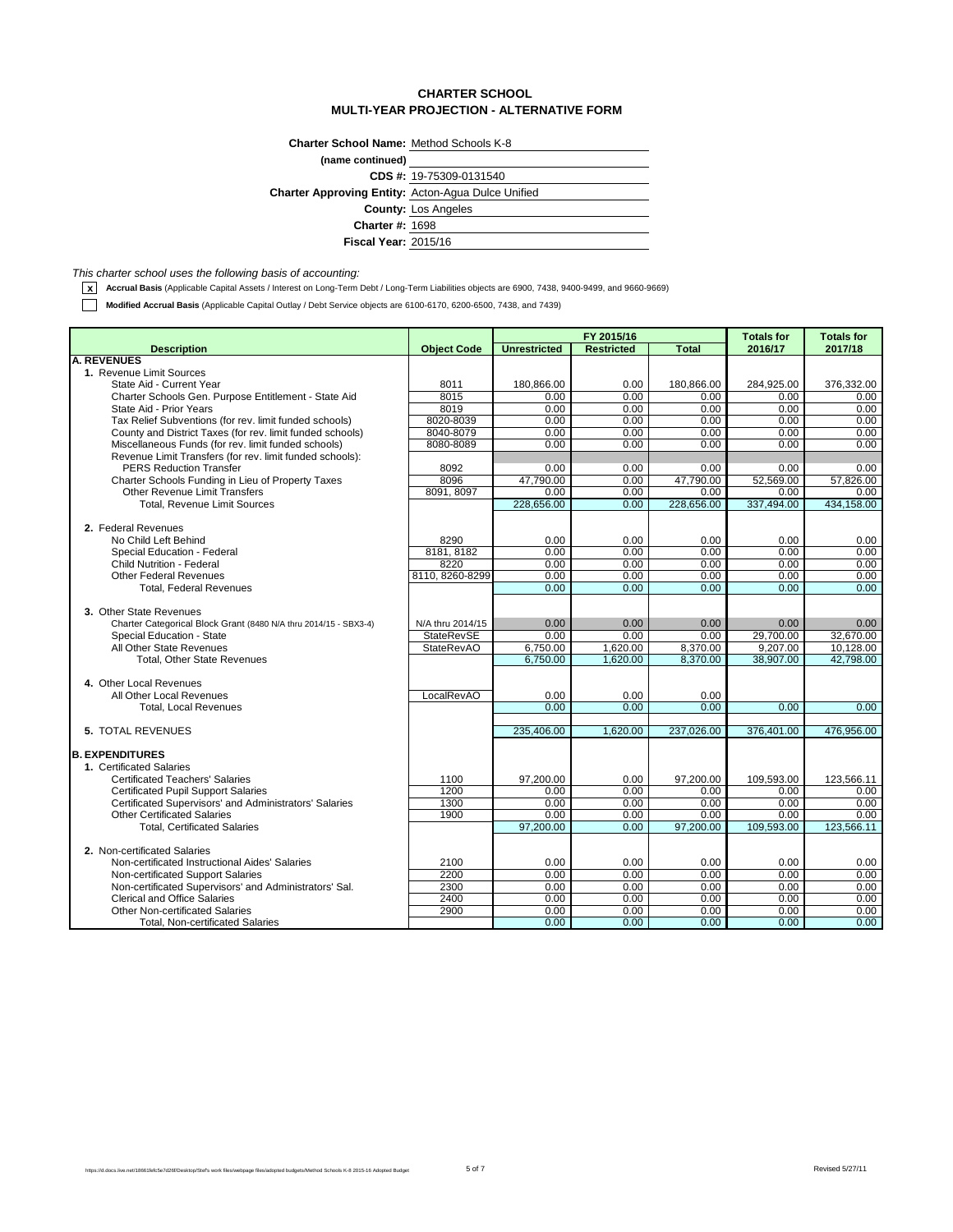# **CHARTER SCHOOL MULTI-YEAR PROJECTION - ALTERNATIVE FORM**

**Charter School Name:** Method Schools K-8

**(name continued)**

|                                                                             |                        |                     | FY 2015/16        |              | <b>Totals for</b> | <b>Totals for</b> |
|-----------------------------------------------------------------------------|------------------------|---------------------|-------------------|--------------|-------------------|-------------------|
| <b>Description</b>                                                          | <b>Object Code</b>     | <b>Unrestricted</b> | <b>Restricted</b> | <b>Total</b> | 2016/17           | 2017/18           |
| 3. Employee Benefits                                                        |                        |                     |                   |              |                   |                   |
| <b>STRS</b>                                                                 | 3101-3102              | 0.00                | 0.00              | 0.00         | 0.00              | 0.00              |
| <b>PERS</b>                                                                 | 3201-3202              | 0.00                | 0.00              | 0.00         | 0.00              | 0.00              |
| OASDI / Medicare / Alternative                                              | 3301-3302              | 1.409.00            | 0.00              | 1.409.00     | 1,589.00          | 1,792.00          |
| <b>Health and Welfare Benefits</b>                                          | 3401-3402              | 12,960.00           | 0.00              | 12,960.00    | 15,444.00         | 18,295.00         |
| Unemployment Insurance                                                      | 3501-3502              | 1,458.00            | 0.00              | 1,458.00     | 1,644.00          | 1,853.00          |
| <b>Workers' Compensation Insurance</b>                                      | 3601-3602              | 2,430.00            | 0.00              | 2,430.00     | 2,740.00          | 3,089.00          |
| OPEB, Allocated                                                             | 3701-3702<br>3751-3752 | 0.00<br>0.00        | 0.00<br>0.00      | 0.00<br>0.00 | 0.00<br>0.00      | 0.00<br>0.00      |
| OPEB, Active Employees<br>PERS Reduction (for revenue limit funded schools) | 3801-3802              | 0.00                | 0.00              | 0.00         | 0.00              | 0.00              |
| <b>Other Employee Benefits</b>                                              | 3901-3902              | 0.00                | 0.00              | 0.00         | 0.00              | 0.00              |
| <b>Total, Employee Benefits</b>                                             |                        | 18,257.00           | 0.00              | 18,257.00    | 21,417.00         | 25,029.00         |
|                                                                             |                        |                     |                   |              |                   |                   |
| 4. Books and Supplies                                                       |                        |                     |                   |              |                   |                   |
| Approved Textbooks and Core Curricula Materials                             | 4100                   | 10,000.00           | 0.00              | 10,000.00    | 11,000.00         | 12,100.00         |
| Books and Other Reference Materials                                         | 4200                   | 0.00                | 0.00              | 0.00         | 0.00              | 0.00              |
| Materials and Supplies                                                      | 4300                   | 2,000.00            | 0.00              | 2,000.00     | 2,200.00          | 2,420.00          |
| Noncapitalized Equipment                                                    | 4400                   | 7,500.00            | 0.00              | 7,500.00     | 8,250.00          | 9,075.00          |
| Food                                                                        | 4700                   | 0.00                | 0.00              | 0.00         | 0.00              | 0.00              |
| <b>Total, Books and Supplies</b>                                            |                        | 19,500.00           | 0.00              | 19.500.00    | 21,450.00         | 23.595.00         |
|                                                                             |                        |                     |                   |              |                   |                   |
| 5. Services and Other Operating Expenditures                                |                        |                     |                   |              |                   |                   |
| <b>Subagreements for Services</b>                                           | 5100                   | 0.00                | 0.00              | 0.00         | 0.00              | 0.00              |
| <b>Travel and Conferences</b>                                               | 5200                   | 1.750.00            | 0.00              | 1,750.00     | 1,925.00          | 2.118.00          |
| Dues and Memberships                                                        | 5300                   | 500.00              | 0.00              | 500.00       | 625.00            | 781.00            |
| Insurance                                                                   | 5400                   | 1,800.00            | 0.00              | 1,800.00     | 1,980.00          | 2,178.00          |
| Operations and Housekeeping Services                                        | 5500                   | 2,500.00            | 0.00              | 2,500.00     | 2.875.00          | 3.306.00          |
| Rentals, Leases, Repairs, and Noncap. Improvements                          | 5600                   | 22,000.00           | 0.00              | 22,000.00    | 25,200.00         | 28,870.00         |
| Professional/Consulting Services and Operating Expend.                      | 5800                   | 47,151.00           | 1,620.00          | 48,771.00    | 56,069.00         | 62,240.00         |
| Communications                                                              | 5900                   | 2,000.00            | 0.00              | 2,000.00     | 2,350.00          | 2,780.00          |
| Total, Services and Other Operating Expenditures                            |                        | 77,701.00           | 1,620.00          | 79,321.00    | 91,024.00         | 102,273.00        |
|                                                                             |                        |                     |                   |              |                   |                   |
| 6. Capital Outlay (Objects 6100-6170, 6200-6500 for mod. accrual basis)     |                        |                     |                   |              |                   |                   |
| Sites and Improvements of Sites                                             | 6100-6170              | 0.00                | 0.00              | 0.00         | 0.00              | 0.00              |
| Buildings and Improvements of Buildings                                     | 6200                   | 0.00                | 0.00              | 0.00         | 0.00              | 0.00              |
| Books and Media for New School Libraries or Major                           |                        |                     |                   |              |                   |                   |
| <b>Expansion of School Libraries</b>                                        | 6300                   | 0.00                | 0.00              | 0.00         | 0.00              | 0.00              |
| Equipment                                                                   | 6400                   | 0.00                | 0.00              | 0.00         | 0.00              | 0.00              |
| <b>Equipment Replacement</b>                                                | 6500                   | 0.00                | 0.00              | 0.00         | 0.00              | 0.00              |
| Depreciation Expense (for full accrual only)                                | 6900                   | 0.00                | 0.00              | 0.00<br>0.00 | 0.00              | 0.00<br>0.00      |
| <b>Total, Capital Outlay</b>                                                |                        | 0.00                | 0.00              |              | 0.00              |                   |
| 7. Other Outgo                                                              |                        |                     |                   |              |                   |                   |
| Tuition to Other Schools                                                    | 7110-7143              | 0.00                | 0.00              | 0.00         | 0.00              | 0.00              |
| Transfers of Pass-through Revenues to Other LEAs                            | 7211-7213              | 0.00                | 0.00              | 0.00         | 0.00              | 0.00              |
| Transfers of Apportionments to Other LEAs - Spec. Ed.                       | 7221-7223SE            | 0.00                | 0.00              | 0.00         | 0.00              | 0.00              |
| Transfers of Apportionments to Other LEAs - All Other                       | 7221-7223AO            | 0.00                | 0.00              | 0.00         | 0.00              | 0.00              |
| All Other Transfers                                                         | 7281-7299              | 0.00                | 0.00              | 0.00         | 0.00              | 0.00              |
| Debt Service:                                                               |                        |                     |                   |              |                   |                   |
| Interest                                                                    | 7438                   | 0.00                | 0.00              | 0.00         | 0.00              | 0.00              |
| Principal                                                                   | 7439                   | 0.00                | 0.00              | 0.00         | 0.00              | 0.00              |
| Total, Other Outgo                                                          |                        | 0.00                | 0.00              | 0.00         | 0.00              | 0.00              |
|                                                                             |                        |                     |                   |              |                   |                   |
| 8. TOTAL EXPENDITURES                                                       |                        | 212,658.00          | 1,620.00          | 214,278.00   | 243,484.00        | 274,463.11        |
|                                                                             |                        |                     |                   |              |                   |                   |
| <b>C. EXCESS (DEFICIENCY) OF REVENUES OVER EXPEND.</b>                      |                        |                     |                   |              |                   |                   |
| BEFORE OTHER FINANCING SOURCES AND USES (A5-B8)                             |                        | 22.748.00           | 0.00              | 22,748.00    | 132,917.00        | 202.492.89        |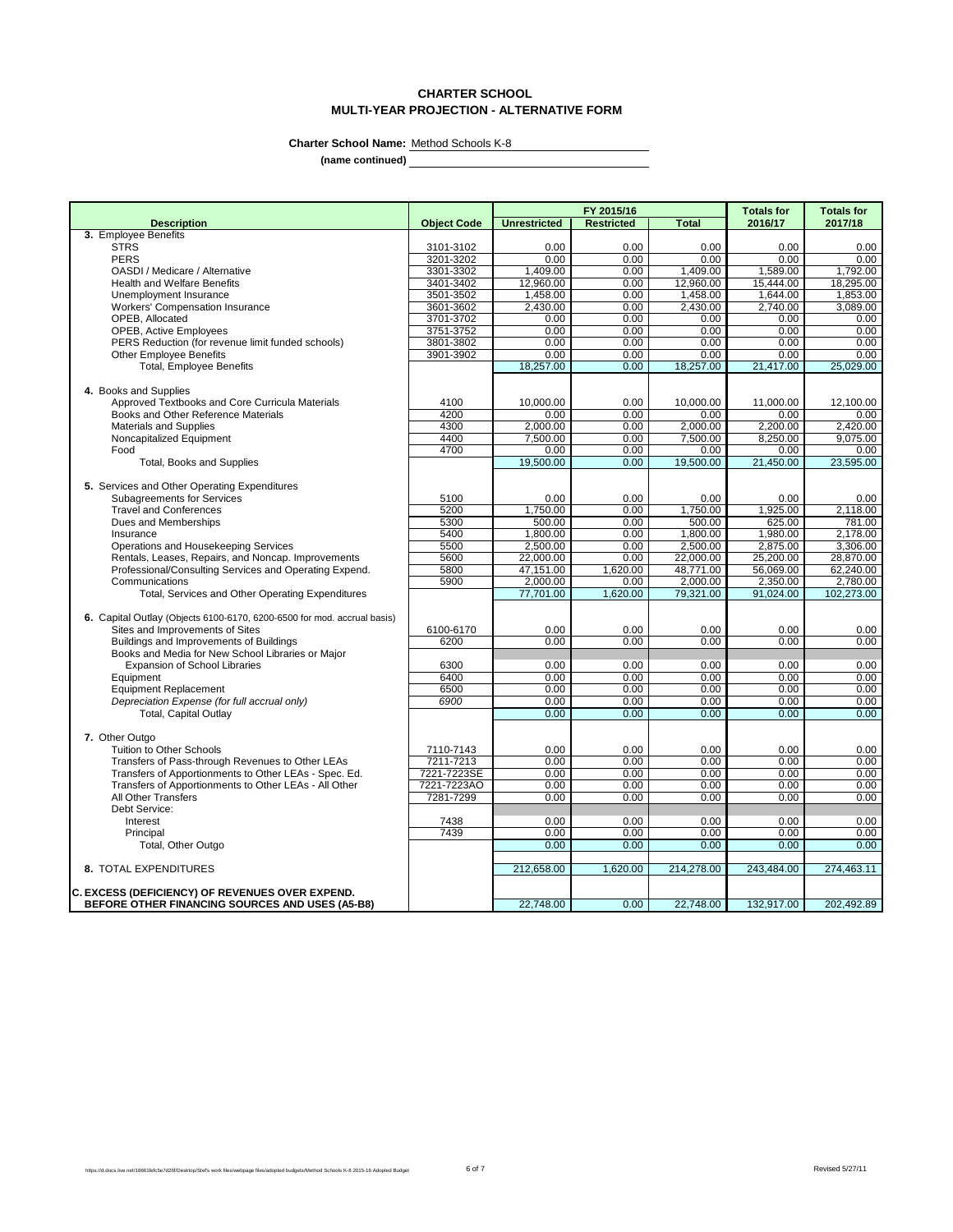# **CHARTER SCHOOL MULTI-YEAR PROJECTION - ALTERNATIVE FORM**

 $\overline{\phantom{0}}$ 

**Charter School Name:** Method Schools K-8

**(name continued)**

|                                                                    |                    |                       | FY 2015/16        |                       | <b>Totals for</b>      | <b>Totals for</b> |
|--------------------------------------------------------------------|--------------------|-----------------------|-------------------|-----------------------|------------------------|-------------------|
| <b>Description</b>                                                 | <b>Object Code</b> | <b>Unrestricted</b>   | <b>Restricted</b> | <b>Total</b>          | 2016/17                | 2017/18           |
| <b>D. OTHER FINANCING SOURCES / USES</b>                           |                    |                       |                   |                       |                        |                   |
| 1. Other Sources                                                   | 8930-8979          | 0.00                  | 0.00              | 0.00                  | 0.00                   | 0.00              |
| 2. Less: Other Uses                                                | 7630-7699          | 0.00                  | 0.00              | 0.00                  | 0.00                   | 0.00              |
| 3. Contributions Between Unrestricted and Restricted Accounts      |                    |                       |                   |                       |                        |                   |
| (must net to zero)                                                 | 8980-8999          | 0.00                  | 0.00              | 0.00                  | 0.00                   | 0.00              |
|                                                                    |                    |                       |                   |                       |                        |                   |
| 4. TOTAL OTHER FINANCING SOURCES / USES                            |                    | 0.00                  | 0.00              | 0.00                  | 0.00                   | 0.00              |
| E. NET INCREASE (DECREASE) IN FUND BALANCE (C + D4)                |                    | 22,748.00             | 0.00              | 22,748.00             | 132,917.00             | 202,492.89        |
| <b>F. FUND BALANCE, RESERVES</b>                                   |                    |                       |                   |                       |                        |                   |
| 1. Beginning Fund Balance                                          |                    |                       |                   |                       |                        |                   |
| a. As of July 1                                                    | 9791               | 0.00                  | 0.00              | 0.00                  | 22,748.00              | 155,665.00        |
| b. Adjustments to Beginning Balance                                | 9793, 9795         | 0.00                  | 0.00              | 0.00                  | 0.00                   | 0.00              |
| c. Adjusted Beginning Balance                                      |                    | 0.00                  | 0.00              | 0.00                  | 22,748.00              | 155,665.00        |
| 2. Ending Fund Balance, June 30 ( $E + F.1.c.$ )                   |                    | 22,748.00             | 0.00              | 22,748.00             | 155,665.00             | 358,157.89        |
| Components of Ending Fund Balance (Optional):                      |                    |                       |                   |                       |                        |                   |
| a. Reserve For:                                                    |                    |                       |                   |                       |                        |                   |
| Revolving Cash (equals object 9130)                                | 9711               |                       |                   |                       |                        |                   |
| Stores (equals object 9320)                                        | 9712               |                       |                   |                       |                        |                   |
| Prepaid Expenditures (equals object 9330)                          | 9713               |                       |                   |                       |                        |                   |
| All Others                                                         | 9719               |                       |                   |                       |                        |                   |
| <b>General Reserve</b>                                             | 9730               |                       |                   |                       |                        |                   |
| <b>Legally Restricted Balance</b>                                  | 9740               |                       |                   |                       |                        |                   |
| b. Designated Amounts:                                             |                    |                       |                   |                       |                        |                   |
| <b>Designated for Economic Uncertainties</b>                       | 9770               |                       |                   |                       |                        |                   |
| Designated for Unrealized Gains of Investments &                   |                    |                       |                   |                       |                        |                   |
| Cash in County Treasury                                            | 9775               |                       |                   |                       |                        |                   |
| <b>Other Designations</b>                                          | 9780               |                       |                   |                       |                        |                   |
|                                                                    | 9790               |                       |                   |                       |                        |                   |
| c. Undesignated / Unappropriated Amount                            |                    |                       |                   |                       |                        |                   |
| Components of Ending Fund Balance (Budget):                        |                    |                       |                   |                       |                        |                   |
| a. Nonspendable                                                    |                    |                       |                   |                       |                        |                   |
| Revolving Cash (equals object 9130)                                | 9711               | 0.00                  |                   | 0.00                  | 0.00                   | 0.00              |
| Stores (equals object 9320)                                        | 9712               | 0.00                  | 0.00              | 0.00                  | 0.00                   | 0.00              |
| Prepaid Expenditures (equals object 9330)                          | 9713               | 0.00                  | 0.00              | 0.00                  | 0.00                   | 0.00              |
| All Others                                                         | 9719               | 0.00                  | 0.00              | 0.00                  | 0.00                   | 0.00              |
| b. Restricted                                                      | 9740               |                       | 0.00              | 0.00                  | 0.00                   | 0.00              |
| c. Committed                                                       |                    |                       |                   |                       |                        |                   |
| <b>Stabilization Arrangements</b>                                  | 9750               | 0.00                  |                   | 0.00                  | 0.00                   | 0.00              |
| <b>Other Commitments</b>                                           | 9760               | 0.00                  |                   | 0.00                  | 0.00                   | 0.00              |
| d. Assigned                                                        |                    |                       |                   |                       |                        |                   |
| <b>Other Assignments</b>                                           | 9780               | 0.00                  |                   | 0.00                  | 0.00                   | 0.00              |
| e. Unassigned/Unappropriated<br>Reserve for Economic Uncertainties | 9789               |                       | 0.00              |                       |                        | 8,233.89          |
| Undesignated / Unappropriated Amount                               | 9790               | 6,428.34<br>16,319.66 | 0.00              | 6,428.34<br>16,319.66 | 7,304.52<br>148,360.48 | 349,924.00        |
|                                                                    |                    |                       |                   |                       |                        |                   |